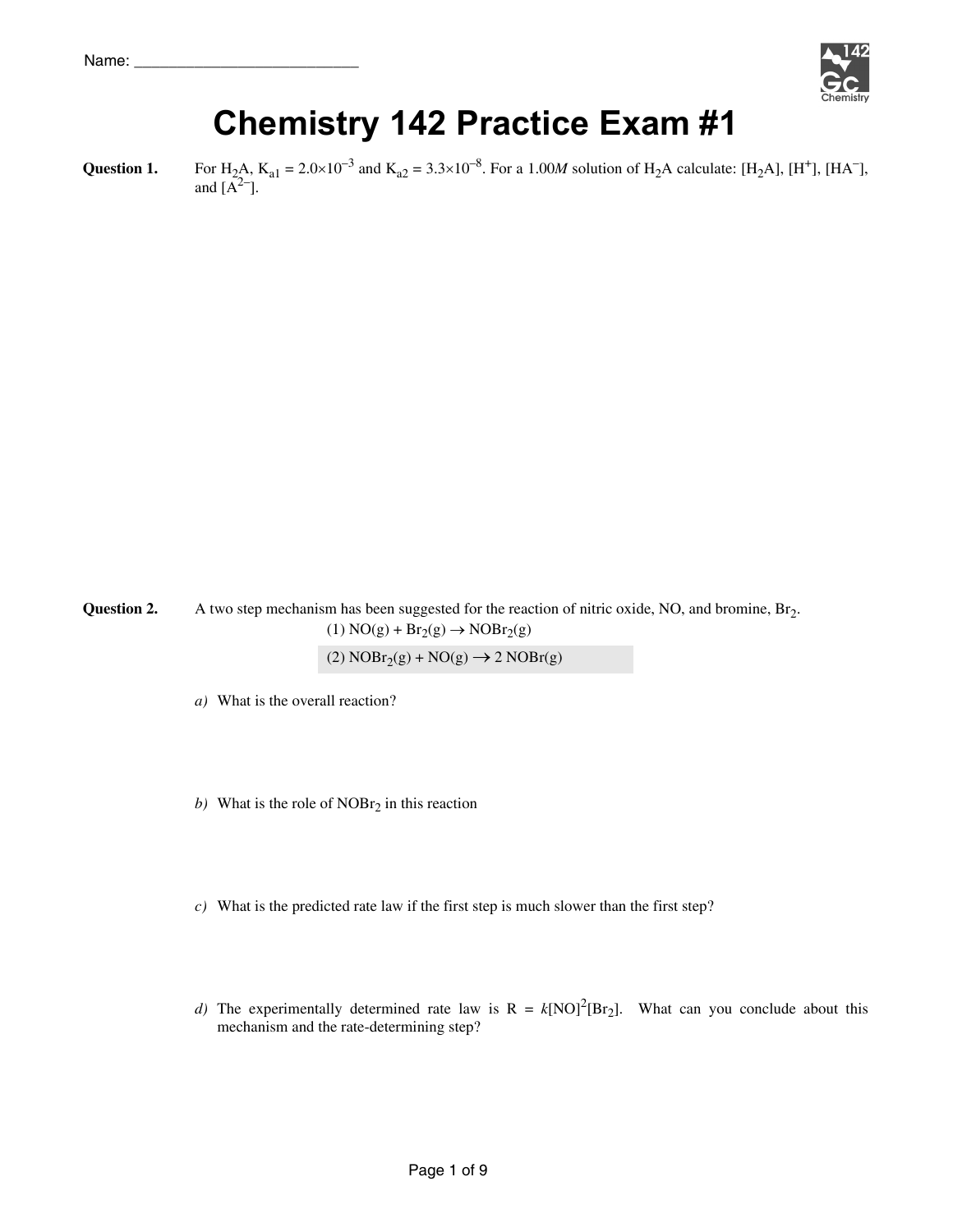Name:



#### **Question 3.** The following reaction has been studied at 540 K.

 $CO(g) + NO_2(g) \rightarrow CO_2(g) + NO(g).$ 

The initial rates and initial concentrations are given in the table.

| $[CO]$ mol/L         | $[NO2]$ mol/L         | Initial Rate mol/Lhour |
|----------------------|-----------------------|------------------------|
| $5.1 \times 10^{-4}$ | $0.35 \times 10^{-4}$ | $3.4 \times 10^{-8}$   |
| $5.1 \times 10^{-4}$ | $0.70\times10^{-4}$   | $6.8 \times 10^{-8}$   |
| $5.1 \times 10^{-4}$ | $0.18 \times 10^{-4}$ | $1.7\times10^{-8}$     |
| $1.0 \times 10^{-3}$ | $0.35 \times 10^{-4}$ | $6.8 \times 10^{-8}$   |
| $1.5 \times 10^{-3}$ | $0.35 \times 10^{-4}$ | $10.2 \times 10^{-8}$  |

Use the information to:

- Write out the rate expression
- Determine the order with respect to each reactant
- Calculate the value (including the units) of the rate constant and
- Write out the complete differential rate law.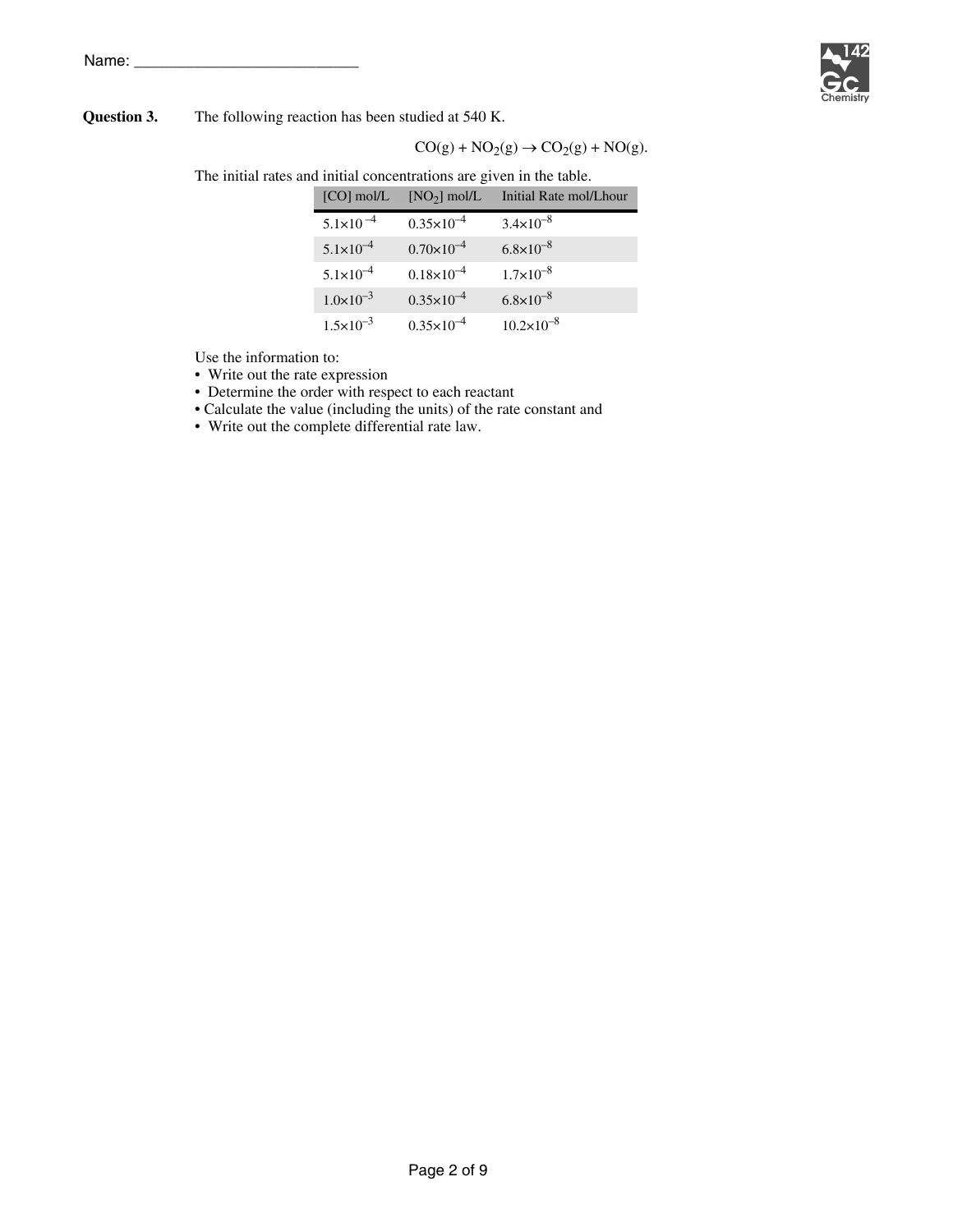

**Question 4.** The decomposition of  $SO_2Cl_2$  is first order in  $SO_2Cl_2$ . The half life for the reaction is 4.1 hours at a certain temperature. If the initial amount of  $SO_2Cl_2$  is  $1.6 \times 10^{-3}$  moles of  $SO_2Cl_2$  in a flask, how many hours elapse until  $2.00 \times 10^{-4}$  moles remain? [Remember – the volume of the flask will not change.]

 $SO_2Cl_2(g) \rightarrow SO_2(g) + CO_2(g)$ 

**Question 5.** What is the  $K_a$  of the monoprotic acid indicated by the diagram below?

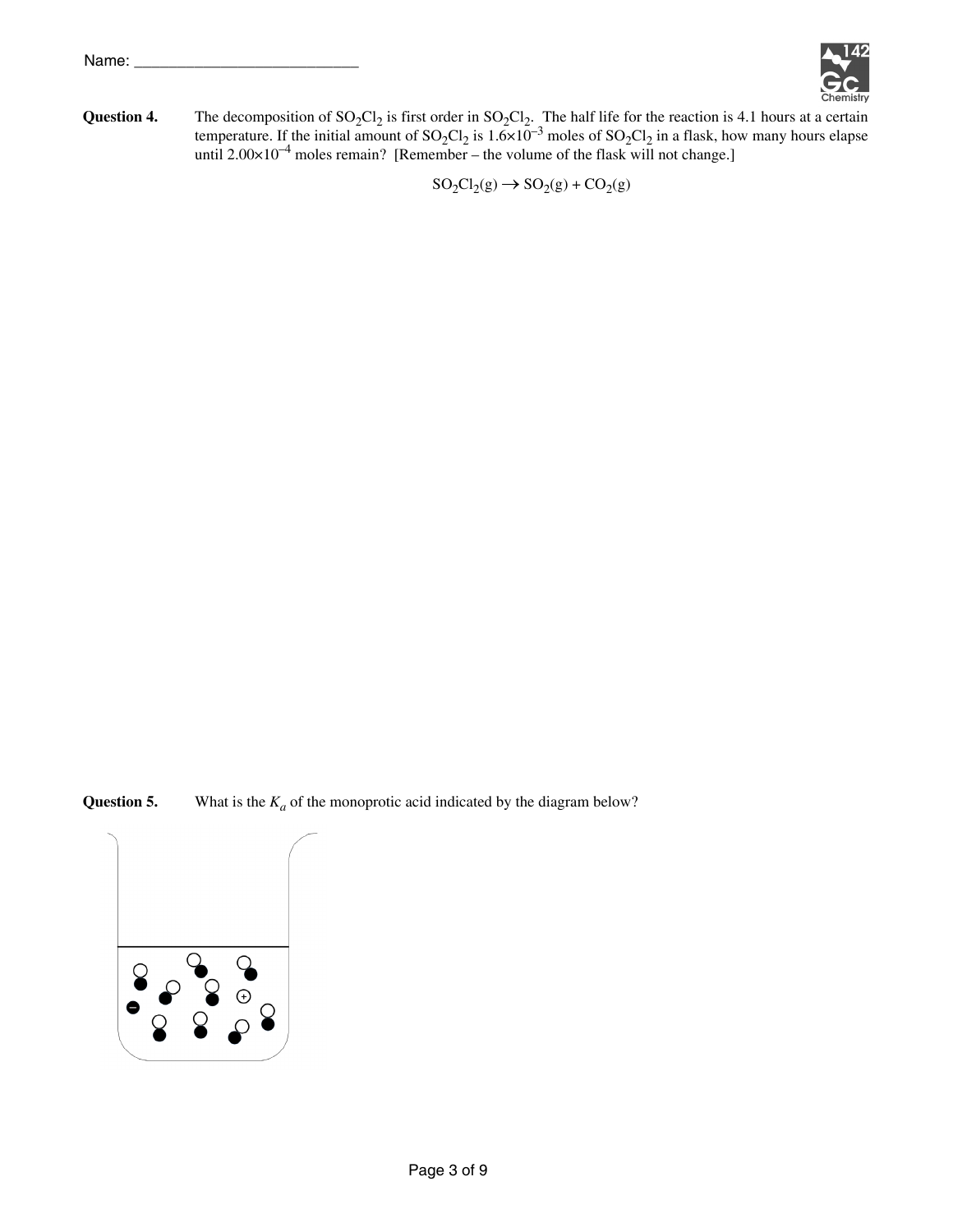

**Question 6.** The reaction shown in the equation is second order overall. The value of *k*, the specific rate constant, was measured at several temperatures. Determine the activation energy for this reaction by plotting your data. Estimate the linear fit with a ruler.

 $C_2H_5Br(aq) + OH^-(aq) \rightarrow C_2H_5OH(aq) + Br^-(aq)$ 

| $\rm ^o$ C | $k, L \text{ mol}^{-1} \text{s}^{-1}$ |
|------------|---------------------------------------|
| 25.1       | $8.76 \times 10^{-5}$                 |
| 30.0       | $1.63\times10^{-4}$                   |
| 34.9       | $2.80 \times 10^{-4}$                 |
| 40.2       | $4.97 \times 10^{-4}$                 |
| 45.2       | $8.63 \times 10^{-4}$                 |
| 49.8       | $1.44 \times 10^{-3}$                 |

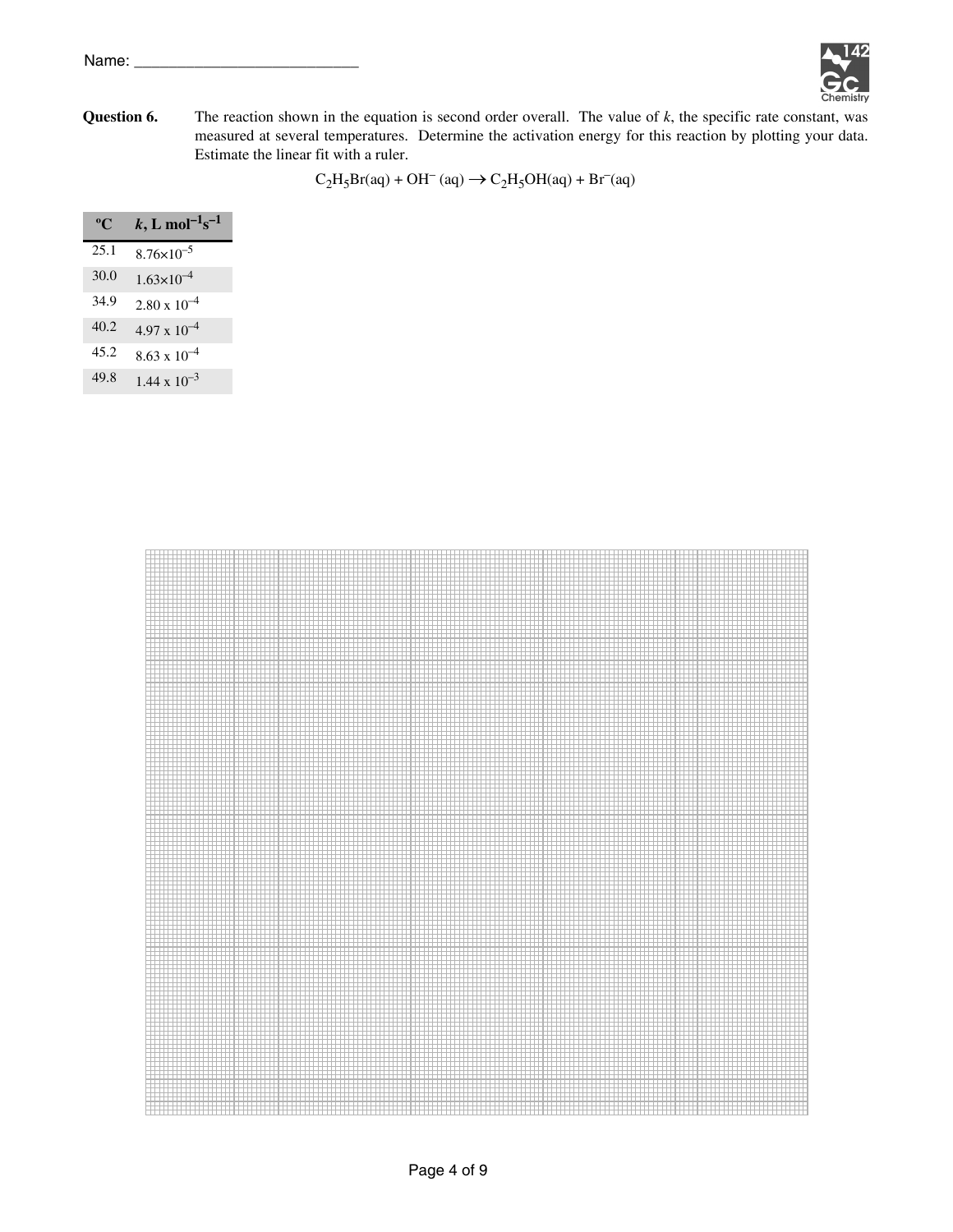

**Question 7.** Label the diagram below. Show reactants, products, transition state, and illustrate graphically, the activation energy. In this reaction an exothermic or endothermic reaction? Explain your reasoning.



**Question 8.** While spending the entire day in Room 30-252, Stacey began wondering what the pH of a 0.300*M* solution of oxalic acid is. Help her out and calculate the molarity of all species as well as the pH for a 0.300*M* solution of H<sub>2</sub>C<sub>2</sub>O<sub>4</sub>.  $\text{K}_{a1} = 5.9 \times 10^{-2}$ ,  $\text{K}_{a2} = 6.4 \times 10^{-5}$ .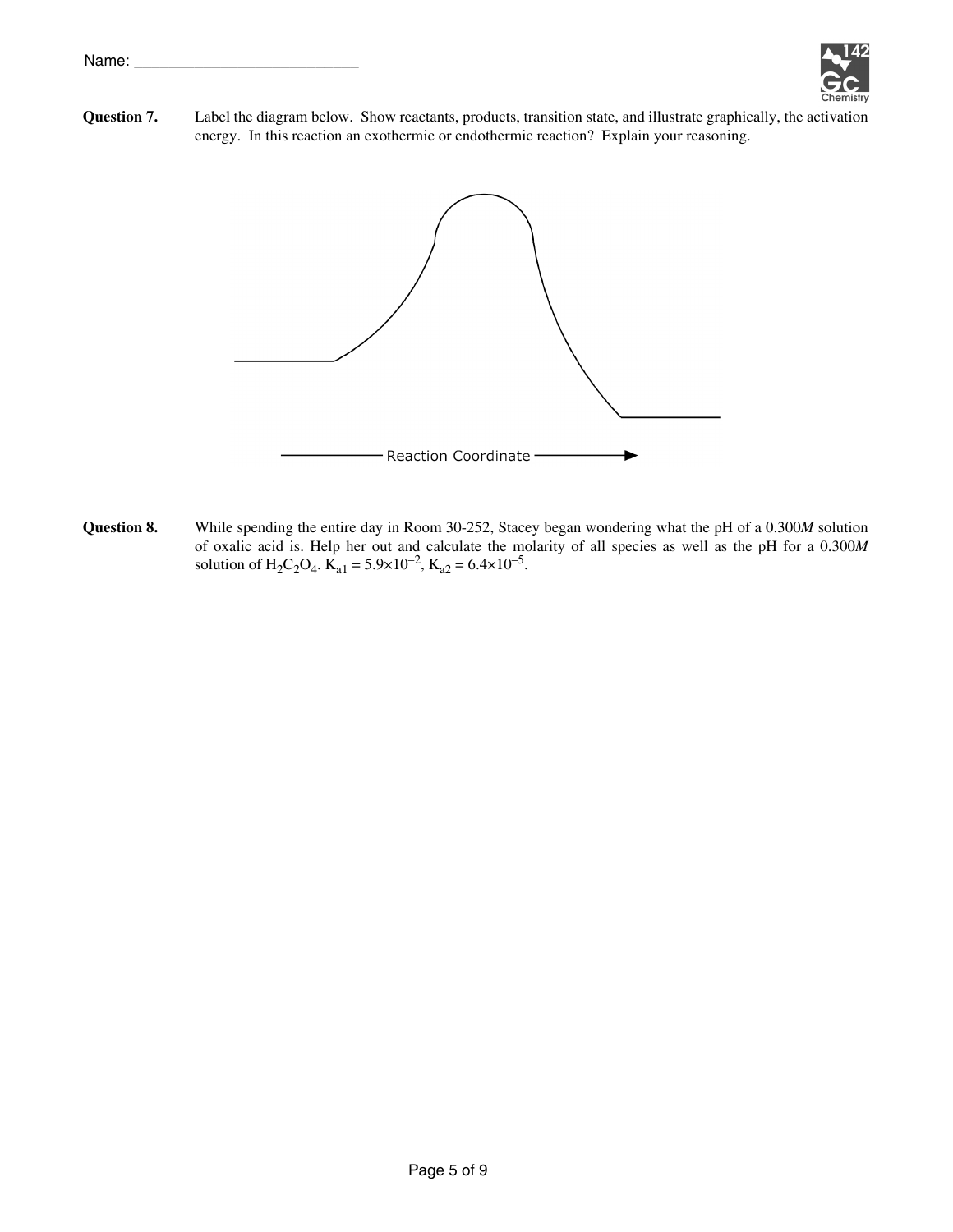

- **Question 9.** Acetone is a useful solvent and is used in a variety of industrial processes. It decomposes via a first-order process to form methane and ketene. At 600 °C the rate constants is 8.7 x  $10^{-3}$ s<sup>-1</sup>.
	- *a)* What is the half-life of the reaction?

*e)* How much time is required for 34% of a sample to decompose?

**Question 10.** What is the expected pH of a 0.200 *M* NH<sub>4</sub>NO<sub>3</sub> solution?  $K_b$  for ammonia is  $1.8 \times 10^{-5}$ .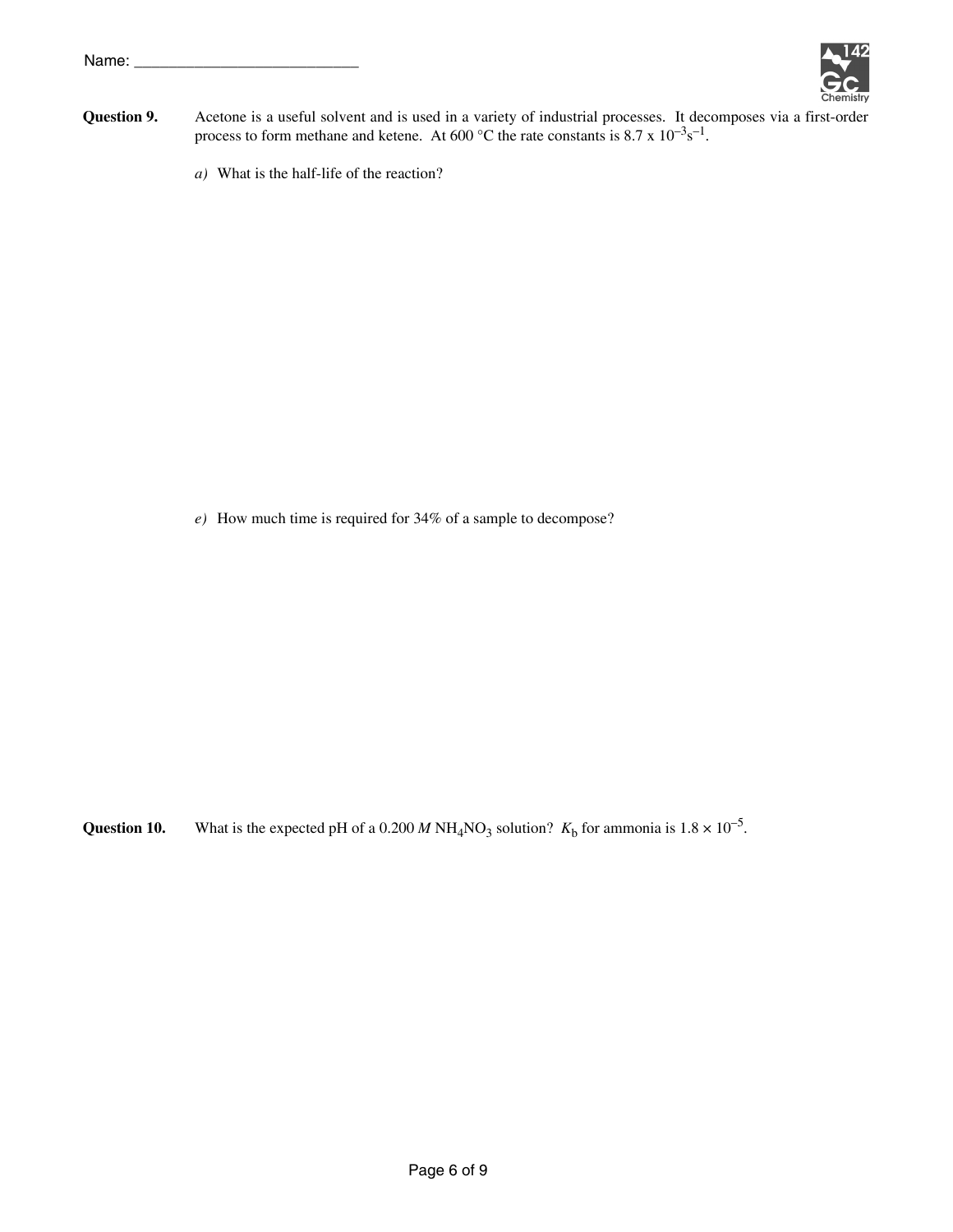**Question 11.** A 1.00  $\times$  10<sup>-3</sup> *M* solution of quinine, a malaria drug, has a pH of 9.75. What is the value of  $K_b$  for quinine?

**Question 12.** Will the following salts alter the pH a of distilled water solution? If so, will they be acidic, basic or neutral? Be sure to offer an explanation for each.

*a*) NaNO<sub>3</sub>

*f)* Na3PO4

*g)* NH4C2H3O2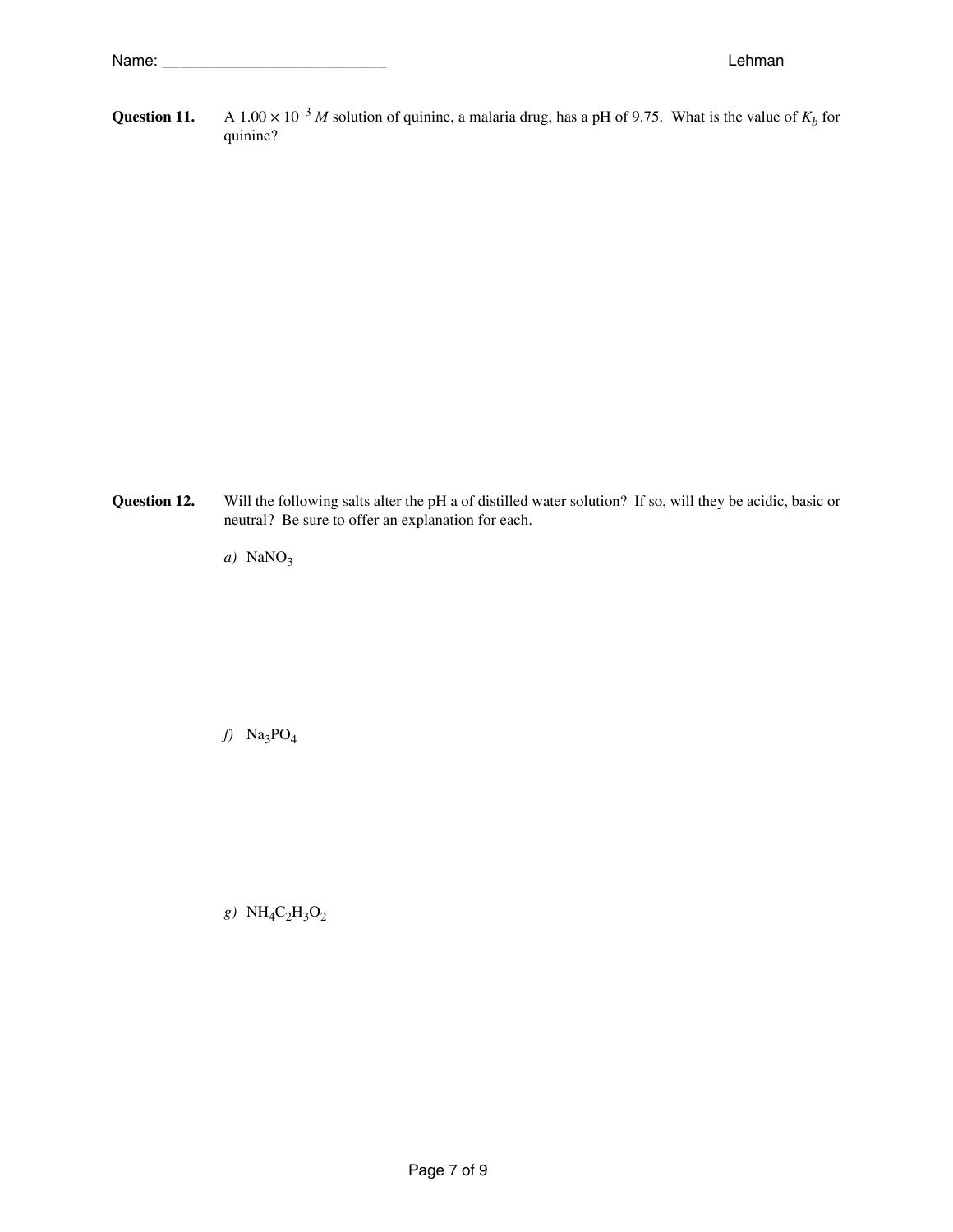# Kinetics

### *Concepts*

- 1. How reaction rate depends on concentration, particle size, and temperature
- 2. The meaning of reaction rate in terms of changing concentrations over time
- 3. How the rate can be expressed in terms of reactant or product concentrations
- 4. The distinction between average and instantaneous rate and why the instantaneous rate changes during the reaction
- 5. The interpretation of reaction rate in terms of reactant and product concentrations
- 6. The experimental basis of the rate law and the information needed to determine it—initial rate data, reaction orders, and rate constant
- 7. The importance of reaction order in determining the rate
- 8. How reaction order is determined from initial rates at different concentrations
- 9. How integrated rate laws show the dependence of concentration on time
- 10. The meaning of half-life and why it is constant for a first-order reaction
- 11. Activation energy and the effect of temperature on the rate constant (Arrhenius equation)
- 12. Why concentrations are multiplied in the rate law
- 13. How temperature affects rate by influencing collision energy and, thus, the fraction of collisions exceeding the activation energy
- 14. Why molecular orientation and complexity influence the number of effective collisions and the rate
- 15. How the transition state represents the momentary species between reactants and products and how the activation energy is needed to form it
- 16. How an elementary step represents a single molecular event and its molecularity equals the number of colliding particles
- 17. How a reaction mechanism consists of several elementary steps, with the slowest step determining the overall rate
- 18. The criteria for a valid mechanism
- 19. How a catalyst speeds a reaction by lowering the activation energy
- 20. The distinction between homogeneous and heterogeneous catalysis

# *Required Skills*

- 1. Calculating instantaneous rate from the slope of a tangent to a concentration vs. time plot
- 2. Expressing rate in terms of changes in concentration over time and calculating the instantaneous rate
- 3. Determining reaction order from a known rate law
- 4. Determining reaction order from changes in initial rate with concentration
- 5. Calculating the rate constant and its units
- 6. Using an integrated rate law to find concentration at a given time or the time to reach a given concentration
- 7. Determining reaction order graphically with a rearranged integrated rate law
- 8. Determining the half-life of a first-order reaction
- 9. Using the Arrhenius equation to calculate the activation energy or the rate constant
- 10. Using reaction energy diagrams to depict the energy changes during a reaction
- 11. Postulating a transition state for a simple reaction
- 12. Determining the molecularity of an elementary step
- 13. Constructing a mechanism with either a slow or a fast initial step

# *Equations*

- 1.  $\text{Rate} = -\frac{\Delta[A]}{\Delta t}$
- 2.  $Rate = k[A]^{m}[B]^{n}...$

$$
3. \quad \ln\frac{[A]_0}{[A]_t} = kt
$$

4.  $\frac{1}{4}$  $\left[ \mathsf{A} \right]_t$  $\frac{1}{2}$  –  $\frac{1}{2}$  $-\frac{1}{[A]_0} = kt$ 

$$
5. \quad k = Ae^{-E_a/RT}
$$

6. 
$$
\ln \frac{k_2}{k_1} = -\frac{E_a}{R} \left( \frac{1}{T_2} - \frac{1}{T_1} \right)
$$